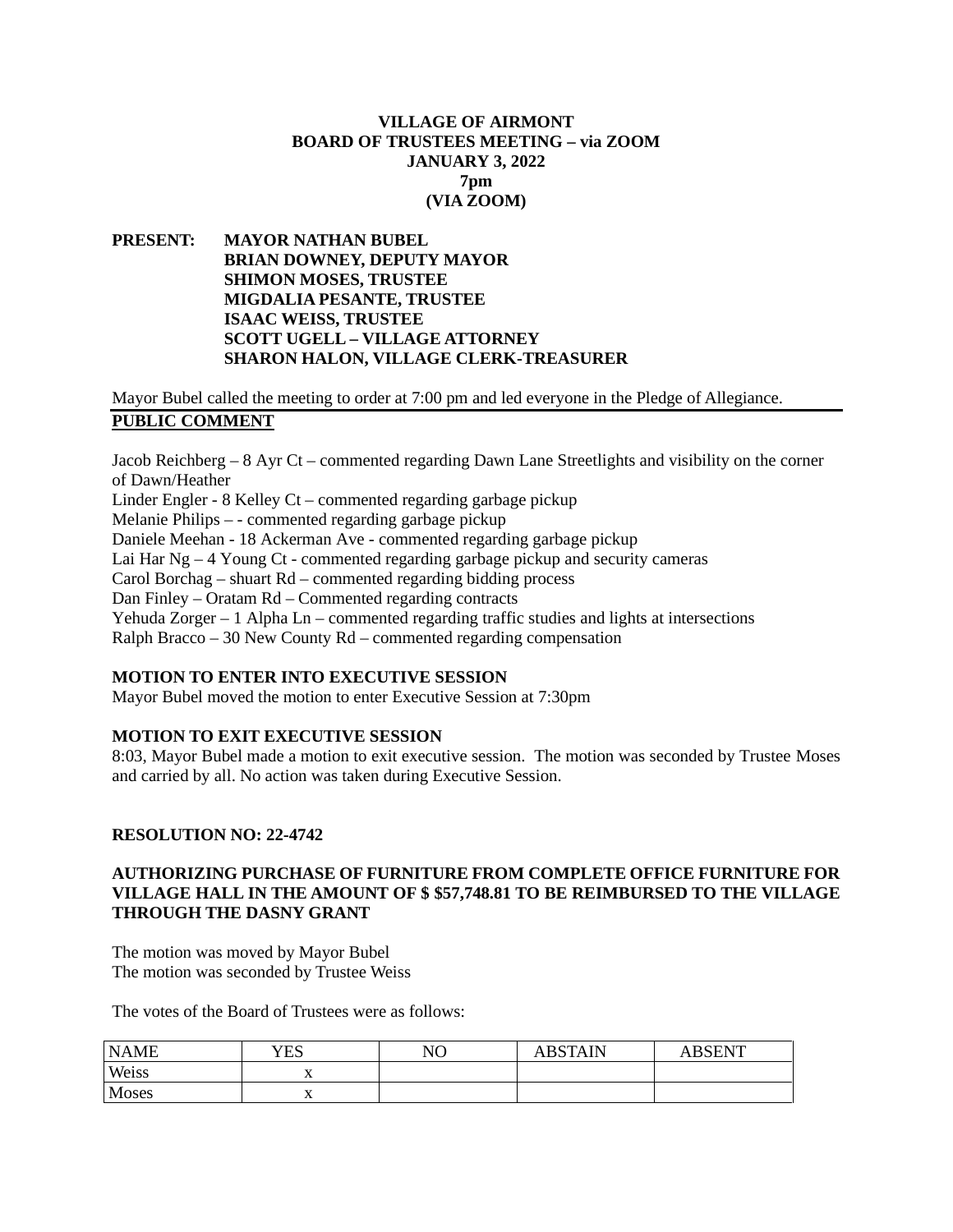| Pesante      | ∡⊾  |  |  |
|--------------|-----|--|--|
| Downey       | . . |  |  |
| <b>Bubel</b> | ∡⊾  |  |  |

Mayor Bubel declared the motion carried and directed the Village Clerk to file same.

## **RESOLUTION NO: 22-4743**

# **AUTHORIZING O&R TO INSTALL STREETLIGHTS BETWEEN 34 DAWN LA, 31 DAWN LA, AND 26 DAWN LA**

The motion was moved by Trustee Moses The motion was seconded by Deputy Mayor Downey

The votes of the Board of Trustees were as follows:

| <b>NAME</b>  | YES | NΟ | <b>ABSTAIN</b> | <b>ABSENT</b> |
|--------------|-----|----|----------------|---------------|
| Weiss        | x   |    |                |               |
| Moses        |     |    |                |               |
| Pesante      |     |    |                |               |
| Downey       | △   |    |                |               |
| <b>Bubel</b> | л   |    |                |               |

Mayor Bubel declared the motion carried and directed the Village Clerk to file same.

## **RESOLUTION NO: 22- VILLAGE OF AIRMONT**

# **TITLE: AUTHORIZING O&R TO INSTALL STREETLIGHTS BETWEEN 69-71 REGINA AND 75-77 REGINA**

The motion was moved by Trustee Weiss The motion was seconded by Trustee Moses

The votes of the Board of Trustees were as follows:

| <b>NAME</b>  | <b>YES</b> | NΟ | <b>ABSTAIN</b> | <b>ABSENT</b> |
|--------------|------------|----|----------------|---------------|
| Weiss        | ∕ \        |    |                |               |
| Moses        |            |    |                |               |
| Pesante      |            |    |                |               |
| Downey       |            |    |                |               |
| <b>Bubel</b> |            |    |                |               |

Deputy Mayor Downey stated that residents were concerned about the necessity of a light going on 75-77 Regina Rd. The resolution for 75-77 Regina light was tabled until further discussion.

#### **RESOLUTION NO: 22-4744 VILLAGE OF AIRMONT**

#### **TITLE: AUTHORIZING O&R TO INSTALL STREETLIGHTS BETWEEN 69-71 REGINA**

The motion was moved by Mayor Bubel The motion was seconded by Deputy Mayor Downey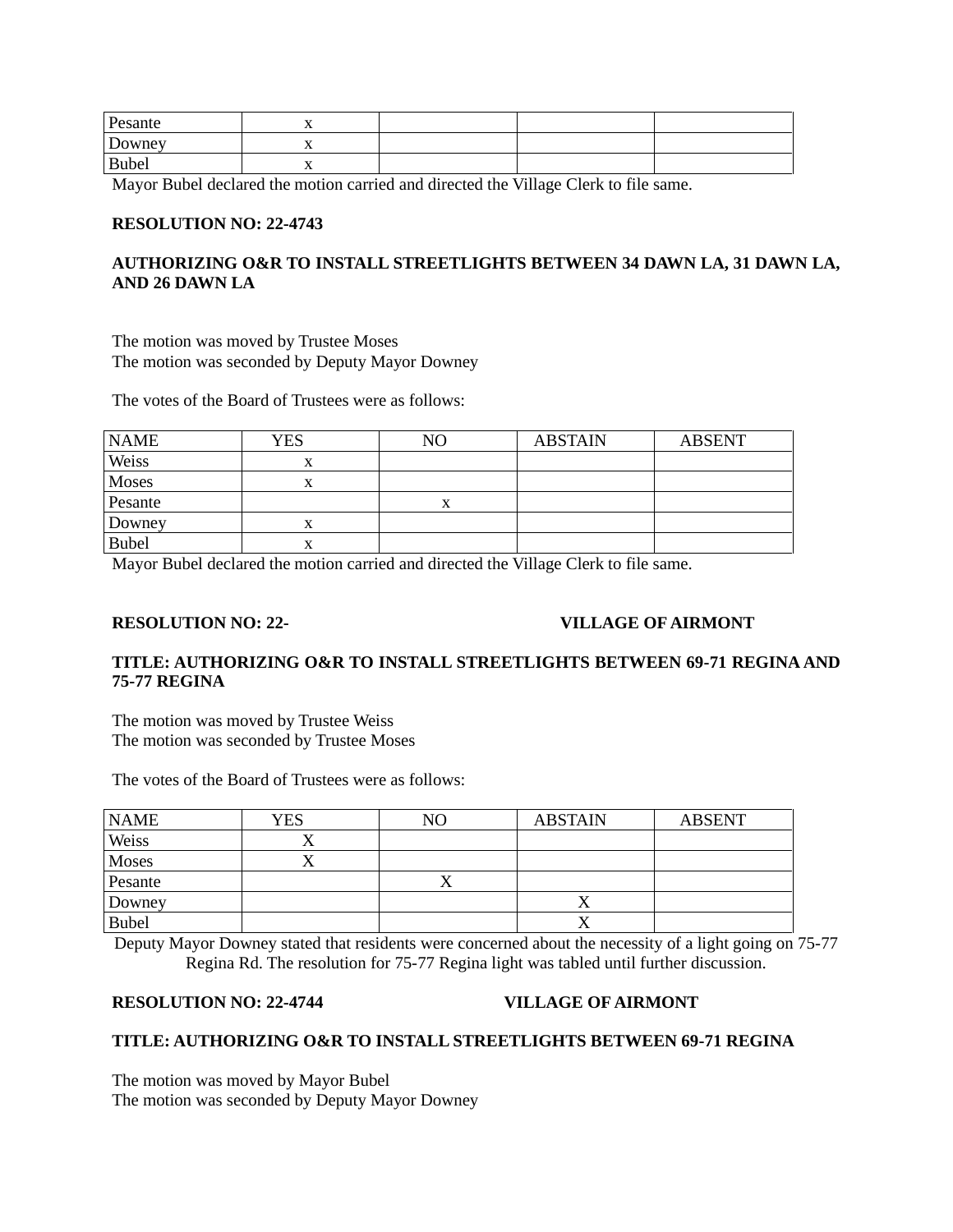The votes of the Board of Trustees were as follows:

| <b>NAME</b>  | YES       | NΟ | <b>ABSTAIN</b> | <b>ABSENT</b> |
|--------------|-----------|----|----------------|---------------|
| Weiss        |           |    |                |               |
| Moses        |           |    |                |               |
| Pesante      |           |    |                |               |
| Downey       | $\lambda$ |    |                |               |
| <b>Bubel</b> |           |    |                |               |

#### **RESOLUTION NO: 22- VILLAGE OF AIRMONT**

## **TITLE: AUTHORIZING THE VILLAGE TO PURCHASE A VEHICLE FOR THE FIRE INSPECTOR FROM ONEWAY AUTO LEASING IN THE AMOUNT OF \$28,490 PLUS LICENSE AND DMV FEES**

The motion was moved by The motion was seconded by

The votes of the Board of Trustees were as follows:

| <b>NAME</b>  | <b>YES</b> | NO | <b>ABSTAIN</b> | <b>ABSENT</b> |
|--------------|------------|----|----------------|---------------|
| Weiss        |            |    |                |               |
| <b>Moses</b> |            |    |                |               |
| Pesante      |            |    |                |               |
| Downey       |            |    |                |               |
| <b>Bubel</b> |            |    |                |               |

This resolution was tabled to a future meeting to pursue other available options. The funds for the truck are being made available from the ARPA and will not come out of Village Tax Dollars.

# **RESOLUTION NO: 22-4745**

# **RESOLUTION REGARDING APPOINTMENT OF SPECIAL LEGAL COUNSEL FOR REPRESENTATION**

WHEREAS, the Village Board of the Village of Airmont desires to retain the legal services Feerick Nugent MacCartney, PLLC to act as Special Legal Counsel to the Village Board pursuant to contract. In addition, the Firm will act as Special Legal Counsel as directed by the Village Board; and

WHEREAS, Special Counsel will undertake said REPRESENTATION upon the same terms of compensation as noted in the annexed Legal Agreement with regard to all matters which the Village Board determines such representation to be necessary for Special Counsel to handle; and

WHEREAS, the Village Board wishes to engage Feerick Nugent MacCartney to act as Special Legal Counsel upon the enactment of this Resolution.

NOW, THEREFORE, BE IT RESOLVED that:

Section 1. The above "WHEREAS" paragraphs are incorporated herein by reference.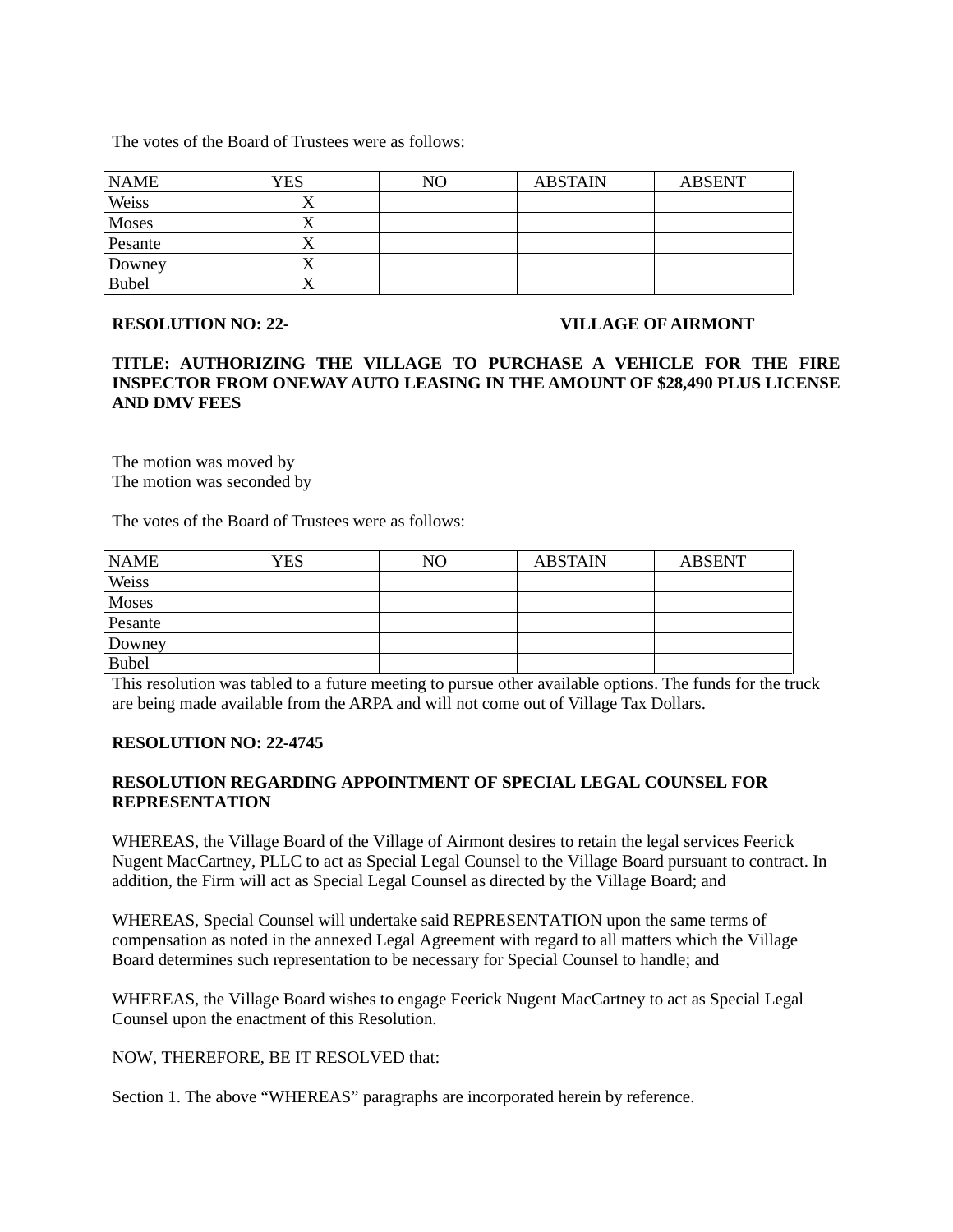Section 2. The Village Board hereby authorizes Special Legal Counsel Feerick Nugent MacCartney to undertake Village legal matters, litigation or other legal services as directed by the Village Board.

Section 3. Said Special Legal Counsel shall provide such legal representation on any such matters at the rate of \$250 per hour as set forth in the annexed Agreement.

Section 4. The Mayor is hereby authorized to execute the Agreement with the respective provider of legal services accordingly as referenced herein.

Section 5. The Village Clerk and any other Village officer, employee or consultant is as directed by the Mayor shall take any all actions necessary to carry out the provisions of this Resolution.

Section 6. This Resolution shall be effective immediately.

The motion was moved by Deputy Mayor Downey The motion was seconded by Trustee Moses

The votes of the Board of Trustees were as follows:

| <b>NAME</b>  | <b>YES</b> | NO | <b>ABSTAIN</b> | <b>ABSENT</b> |
|--------------|------------|----|----------------|---------------|
| Weiss        |            |    |                |               |
| Moses        |            |    |                |               |
| Pesante      |            | ∡⊾ |                |               |
| Downey       | $\lambda$  |    |                |               |
| <b>Bubel</b> | ⌒          |    |                |               |

Mayor Bubel declared the motion carried and directed the Village Clerk to file same.

#### **RESOLUTION NO: 22- VILLAGE OF AIRMONT**

## **ACCEPTING THE PROPOSAL #958 FROM SECURITY ALERT FOR HIKVISION 32 CHANNEL HD DVR, 12VOLT POWER SUPPLY, 2 4 TERABYTES HARD DRIVES, 14 TVI 4 MP CAMERAS FOR VILLAGE HALL IN THE AMOUNT OF \$9,330.00**

The motion was moved by Trustee Moses The motion was seconded by Trustee Weiss

The votes of the Board of Trustees were as follows:

| <b>NAME</b>  | YES | NΟ        | <b>ABSTAIN</b> | <b>ABSENT</b> |
|--------------|-----|-----------|----------------|---------------|
| Weiss        |     |           |                |               |
| Moses        |     |           |                |               |
| Pesante      |     | $\lambda$ |                |               |
| Downey       |     |           |                |               |
| <b>Bubel</b> |     |           |                |               |

This resolution was tabled to a later time. The mayor wanted to make sure that this system could work with the current system.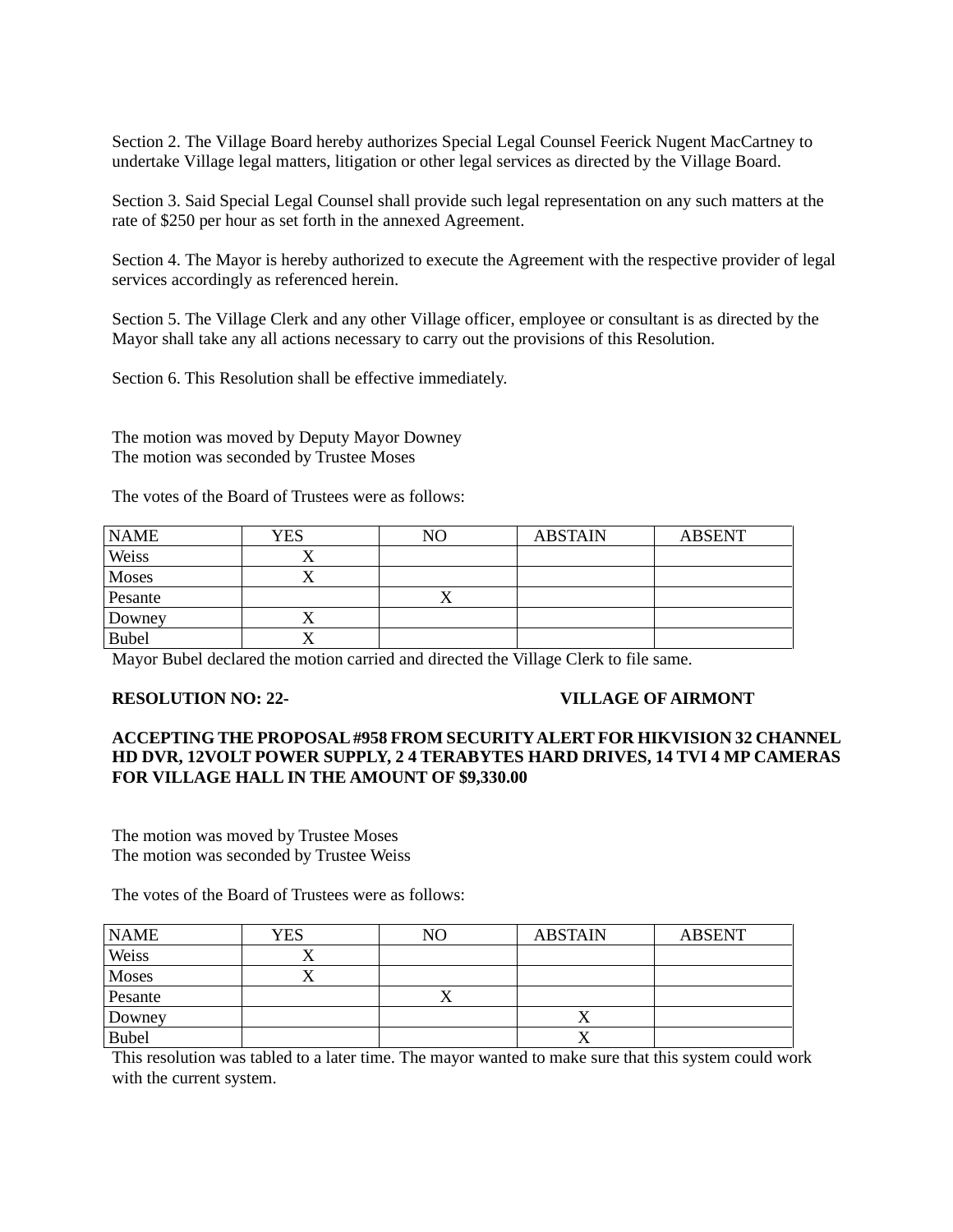### **RESOLUTION NO: 22-4746**

# **RESOLUTION APPROVING THE TREASURY ABSTRACTS OF JANUARY 3 2022, IN THE AMOUNT OF \$85,945.08**

The motion was moved by Mayor Bubel The motion was seconded by Trustee Moses

The votes of the Board of Trustees were as follows:

| <b>NAME</b>  | YES | NO | <b>ABSTAIN</b> | <b>ABSENT</b> |
|--------------|-----|----|----------------|---------------|
| Weiss        |     |    |                |               |
| Moses        |     |    |                |               |
| Pesante      |     |    | ↗              |               |
| Downey       |     |    |                |               |
| <b>Bubel</b> |     |    |                |               |

Mayor Bubel declared the motion carried and directed the Village Clerk to file same.

#### **RESOLUTION NO: 22-4747**

## **RESOLUTION APPROVING THE MINUTES FROM THE BOARD OF TRUSTEES MEETING OF DECEMBER 20, 2021**

The motion was moved by Mayor Bubel The motion was seconded by Deputy Mayor Downey

The votes of the Board of Trustees were as follows:

| <b>NAME</b>  | YES | NΟ | <b>ABSTAIN</b> | <b>ABSENT</b> |
|--------------|-----|----|----------------|---------------|
| Weiss        | ∕ \ |    |                |               |
| Moses        |     |    |                |               |
| Pesante      |     |    |                |               |
| Downey       |     |    |                |               |
| <b>Bubel</b> | 77  |    |                |               |

Mayor Bubel declared the motion carried and directed the Village Clerk to file same.

### **RESOLUTION NO: 22-4748**

# **RESOLUTION APPROVING THE MINUTES FROM THE BOARD OF TRUSTEES MEETING OF DECEMBER 27, 2021**

The motion was moved by Mayor Bubel The motion was seconded by Trustee Moses

The votes of the Board of Trustees were as follows:

| $N\Delta$<br>$\mathbf{r}$<br>. M±<br>. | T T T O<br>. .<br>1 L J | $\sqrt{10}$<br>N<br>11 U | <b>IN</b><br>$\overline{\phantom{a}}$<br>.<br>. | $\sim$ $\sim$ $\sim$ $\sim$ $\sim$<br>ำ∖บ |
|----------------------------------------|-------------------------|--------------------------|-------------------------------------------------|-------------------------------------------|
| Weiss<br>77 C L J J                    | $\overline{A}$<br>$ -$  |                          |                                                 |                                           |